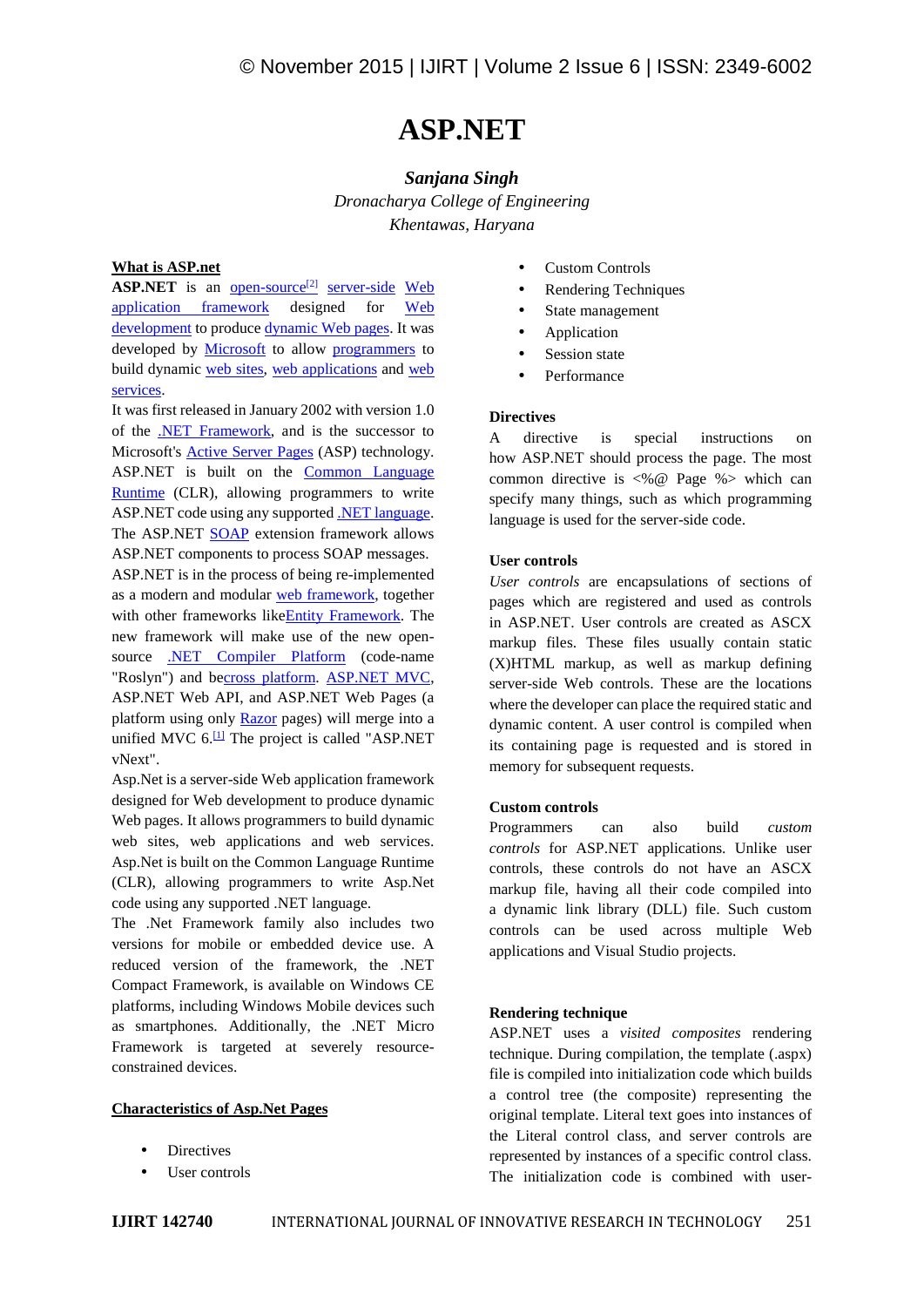written code (usually by the assembly of multiple partial classes) and results in a class specific for the page. The page doubles as the root of the control tree.

#### **State management**

ASP.NET applications are hosted by a Web server and are accessed using the stateless HTTP protocol. As such, if an application uses stateful interaction, it has to implement state management on its own. ASP.NET provides various functions for state management. Conceptually, Microsoft treats "state" as GUI state.

#### **APPLICATION**

Application state is held by a collection of shared user-defined variables. These are set and initialized when the Application\_OnStartevent fires on the loading of the first instance of the application and are available until the last instance exits. Application state variables are accessed using the Applications collection, which provides a wrapper for the application state. Application state variables are identified by name.

#### **SESSION STATE**

Server-side session state is held by a collection of user-defined session variables that are persistent during a user session. These variables, accessed using the Session collection, are unique to each session instance. The variables can be set to be automatically destroyed after a defined time of inactivity even if the session does not end. Client side user session is maintained by either a cookie or by encoding the session ID in the URL itself.

#### **WHY USE ASP.NET?**

- 1. Improved Performance and Scalability
- Compiled Execution: ASP.NET is much faster than classic ASP, while preserving the "just hit save" update model of ASP. No explicit compile step is required. ASP.NET automatically detects any change, dynamically compiles files if needed, and stores the compiled results to reuse for subsequent requests. Dynamic compilation ensures that your application is always up to date, and

compiled execution makes it fast. Most applications migrated from classic ASP to ASP.NET see a 3x to 5x increase in pages served.

- Rich Output Caching: ASP.NET output caching can dramatically improve the performance and scalability of your application. When output caching is enabled on a page, ASP.NET executes the page once and saves the result in memory before sending it to the user. When another user requests the same page, ASP.NET serves the cached result from memory without re-executing the page. Output caching is configurable, and it can be used to cache individual regions or an entire page.
- Web Farm Session State: ASP.NET session state lets you share session data across all machines in a Web farm. Now a user can hit different servers in the Web farm over multiple requests and still have full access to session data.
- 2. Enhanced Reliability

Memory Leak, Dead Lock, and Crash Protection: ASP.NET automatically detects and recovers from errors such as dead locks and memory leaks to ensure that your application is always available. For example, when a memory leak is detected, ASP.NET automatically starts up a new copy of the ASP.NET worker process and directs all new requests to the new process. After the old process has finished processing pending requests, it is gracefully disposed of and the leaked memory is released.

- 3. Easy Deployment
- "No Touch" Application Deployment: With ASP.NET you can deploy an entire application by copying it to the server. Configuration settings are stored in an XML file within the application.
- Dynamic Update of Running Application: ASP.NET lets you update compiled components without restarting the Web server. Unlike classic COM components that required the Web server to be manually restarted when an update was deployed, ASP.NET automatically detects the change and starts using the new code.
- Easy Migration Path: ASP.NET runs side by side on IIS with classic ASP applications on Microsoft Windows 2000 and Windows XP, and on